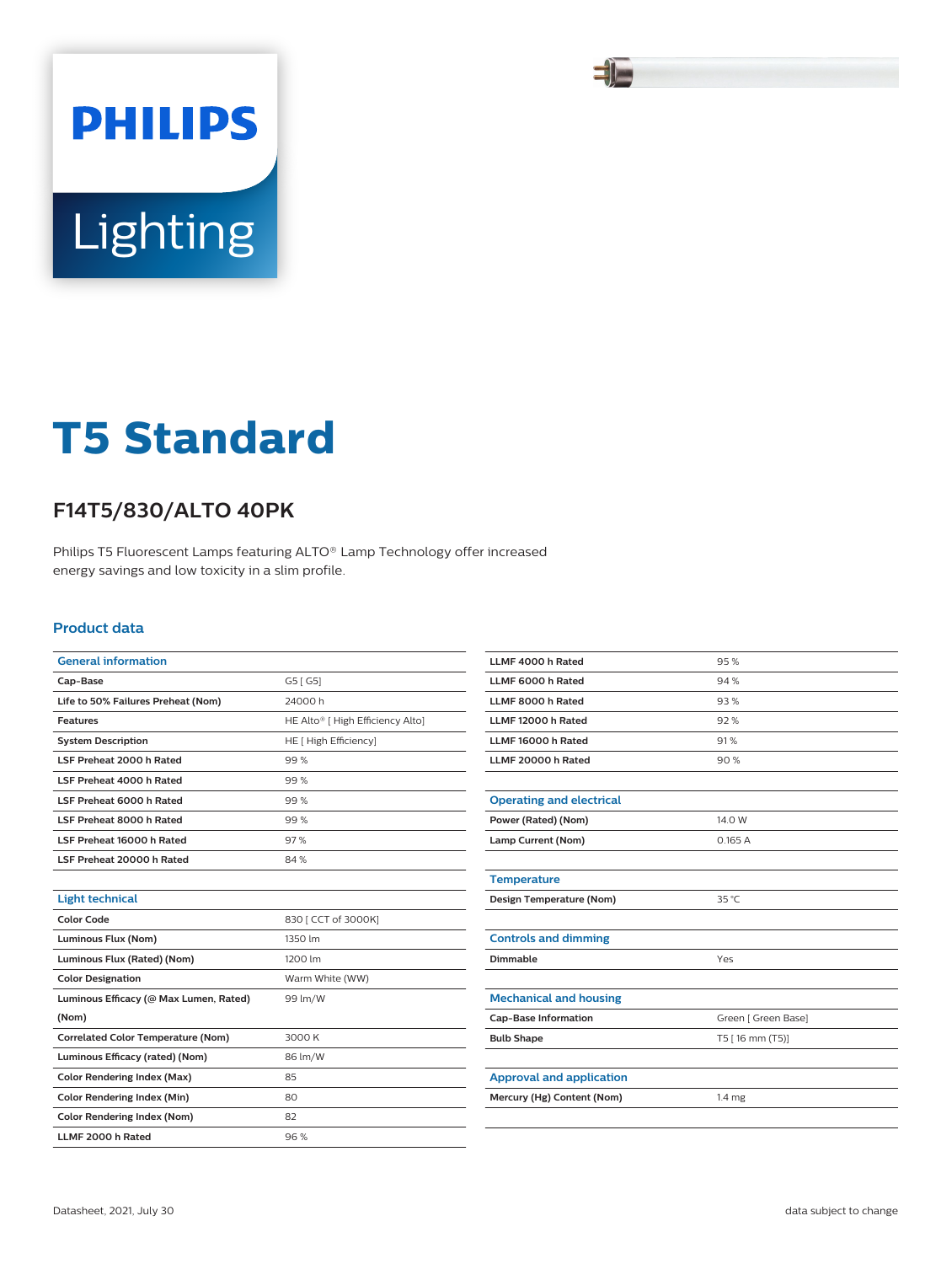#### **T5 Standard**

#### **Product data**

| Order product name                   | 14W/830 Min Bipin T5 HE ALTO |  |  |
|--------------------------------------|------------------------------|--|--|
|                                      | <b>UNP/40</b>                |  |  |
| <b>EAN/UPC - Product</b>             | 046677230777                 |  |  |
| Order code                           | 230771                       |  |  |
| <b>Numerator - Quantity Per Pack</b> |                              |  |  |

| Numerator - Packs per outer box | 40                     |
|---------------------------------|------------------------|
| Material Nr. (12NC)             | 927990483022           |
| Net Weight (Piece)              | 54.000 g               |
| <b>ILCOS Code</b>               | FDH-14/30/1B-L/P-G5-16 |

#### **Dimensional drawing**

 $\begin{array}{c} \hline \end{array}$ 

| Product                       | $D(max)$ A (max)                    | B (max) B (min) | C (max) |
|-------------------------------|-------------------------------------|-----------------|---------|
| 14W/830 Min Bipin T5 HE 17 mm | 549.0 mm 556.1 mm 553.7 mm 563.2 mm |                 |         |
| ALTO UNP/40                   |                                     |                 |         |

**14W/830 Min Bipin T5 HE ALTO UNP/40**

#### **Photometric data**









#### **MASTER TL5 HE Life Expectancy 12 h cycle**

#### **Lifetime**



**MASTER TL5 HE Life Expectancy 3 h cycle**